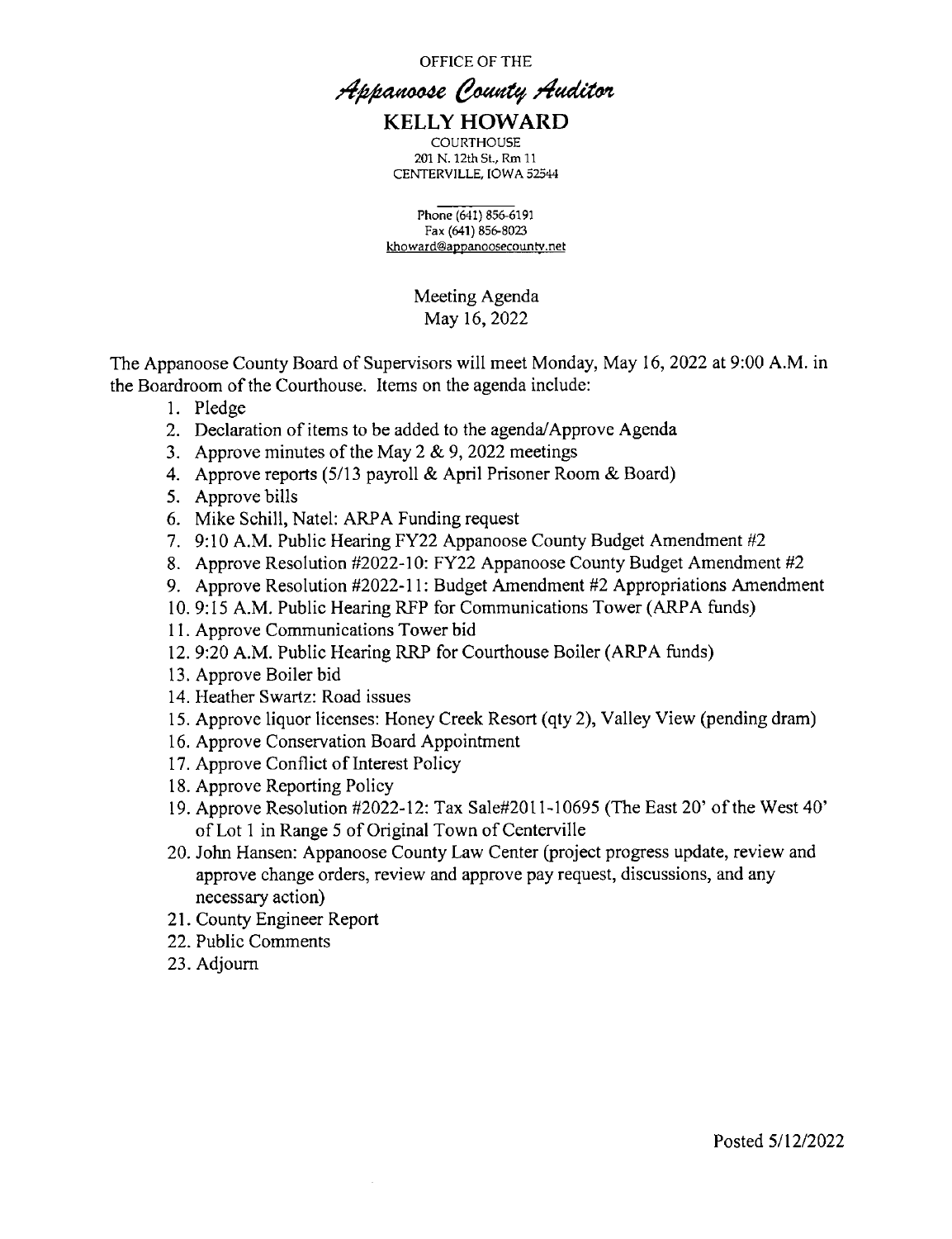Appanoose County Board of Supervisors met in regular session May 2, 2022 at 9:00 AM. in the Boardroom of the Courthouse. Present: Linda Demry, Chairperson, Mark McGilI, Jeff Kulmatycki, Boardmembers. Absent: none.

The meeting started with the pledge.

McGill motioned to approve the agenda. Seconded by Kulmatycki. All voted aye.

McGill motioned to approve the minutes from the April 18 & 27, 2022 meetings. Seconded by Kulmatycki. All voted aye.

McGill motioned to approve 4/29 payroll, DHS Quarterly Report, and March Prisoner Room & Board Transfer. Seconded by Kulmatycki. All voted aye.

McGilI motioned to approve the bills. Seconded by Kulmatycki. All voted aye.

| Alliant                     | Engineering Services       | 997.68   |
|-----------------------------|----------------------------|----------|
| Sec Rds                     | E911 Sign Expense (Labor)  | 60.00    |
| Baker's                     | Engineering Services       | 13.95    |
| Blackwell Court Reporting   | Legal Serv. Dep-Subp-Tran  | 7.00     |
| Bratz Auto                  | Engineering Services       | 18.00    |
| Bratz Oil                   | Mileage & Transp. Expense  | 94.73    |
| Brown's Shoe                | Engineering Services       | 114.75   |
| Brownells                   | Law Enf. Equip & Weapons   | 972.26   |
| Calhoun Burns               | Engineering Services       | 6755.10  |
| Cantera Aggregates          | Engineering Services       | 99888.32 |
| Cville Iron                 | Engineering Services       | 164.22   |
| Cville Wtrwks               | Engineering Services       | 347.90   |
| Central IA Det              | Juvenile Detention & Shel  | 76.32    |
| Certified Power             | Engineering Services       | 2691.19  |
| City Cville                 | Care of Soldiers Graves    | 7540.11  |
| City Moravia                | Care of Soldiers Graves    | 478.00   |
| City of Plano               | Maintenance Contract       | 233.05   |
| City of Unionville          | Maintenance Contract       | 174.92   |
| Continental Research Corp   | Engineering Services       | 313.61   |
| Cosby's                     | Telephone & Telegr. Serv.  | 159.99   |
| L Demry                     | Mileage & Transp. Expense  | 224.10   |
| S Dittmer                   | Legal Serv. Dep-Subp-Tran  | 252.00   |
| Ross Downing                | Engineering Services       | 250.00   |
| Eastern IA Tire             | Engineering Services       | 73.50    |
| Election Source             | Election Supplies          | 345.21   |
| Farmers Mutual              | E911 Telephone Expense     | 470.00   |
| Fogle TV                    | Engineering Services       | 282.55   |
| Forbes Office Solns         | Off. Supplies & Forms      | 46.85    |
| Galls                       | Uniforms                   | 49.95    |
| D Gee                       | Educational & Train. Serv. | 453.73   |
| Government Forms & Supplies | Off. Supplies & Forms      | 1924.51  |
| GreatAmerica                | Off. Supplies & Forms      | 231.76   |
| Hills San                   | Engineering Services       | 231.00   |
| Holiday Inn                 | Educational & Train. Serv. | 772.80   |
| Holm's Radiator             | Engineering Services       | 1950.00  |
| Hotsy Cleaning Systems      | Engineering Services       | 703.38   |
| Housby Mack                 | Engineering Services       | 163.76   |
| Int'l Eyecare               | Medical & Health Services  | 180.00   |
| Interstate Batt             | Engineering Services       | 275.83   |
| IA Law Enforcement Academy  | Educational & Train. Serv. | 50.00    |
| IA ME                       | Medical & Health Services  | 2222.52  |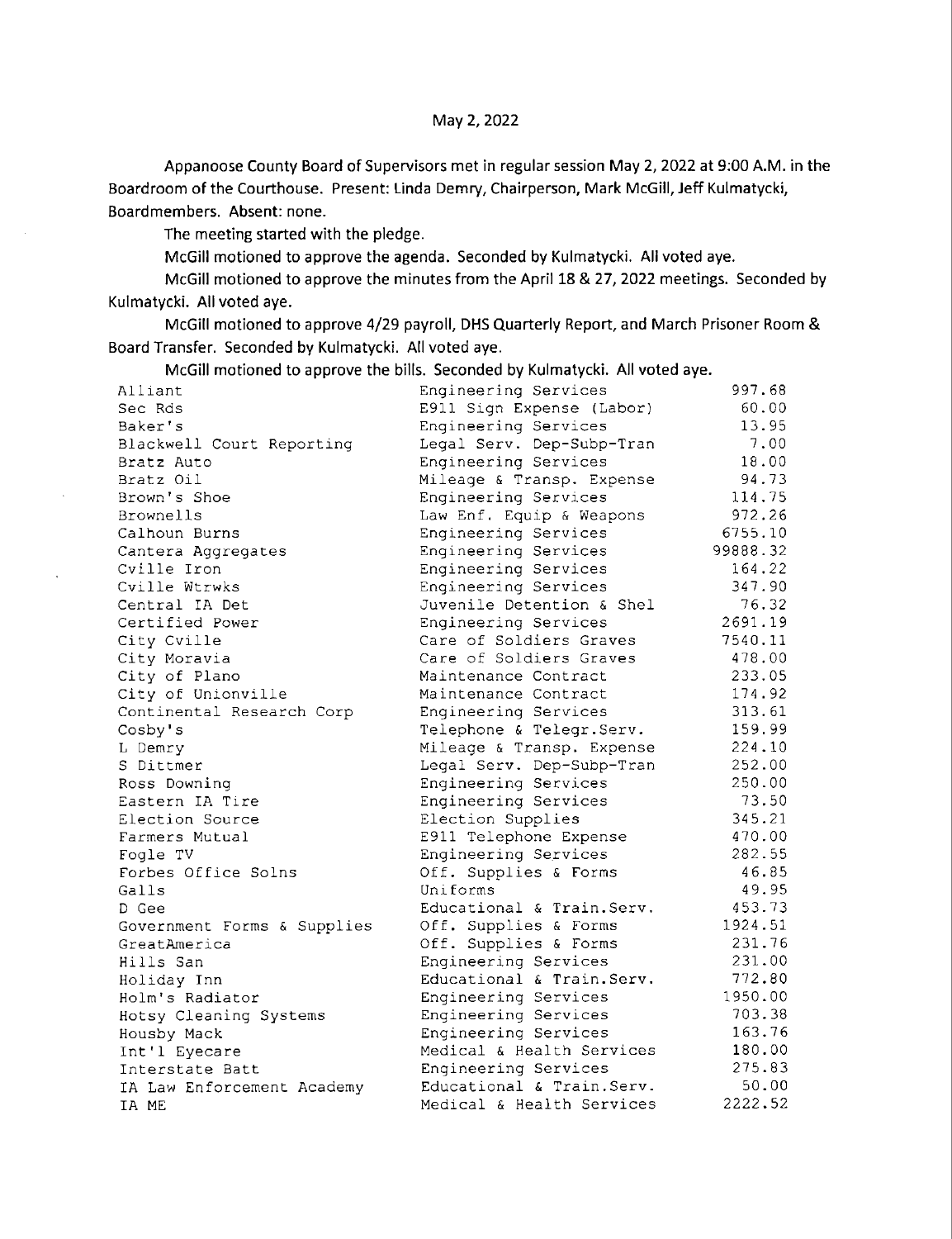| ISU                         | Educational & Train. Serv. | 360.00    |
|-----------------------------|----------------------------|-----------|
| Towa Trust                  | Health Insurance           | 202.16    |
| Jarvis Upholstery           | Law Enf. Equip & Weapons   | 45.00     |
| Kimball                     | Engineering Services       | 890.19    |
| Kone                        | Heat-Cool-Elevator-Rpr-Mn  | 378.63    |
| R Lamb                      | Mileage & Transp. Expense  | 301.26    |
| Lockridge                   | Off. Equip Repair & Maint  | 64.10     |
| Mail Serv                   | Vehicle Renewal Notices    | 493.13    |
| Mercy Med Ctr               | Engineering Services       | 35.00     |
| Metal Culverts              | Bridge & Culvert Maint.    | 10567.50  |
| MHC Kenworth                | Engineering Services       | 709.82    |
| Midwest Alarm               | Building Repair & Maintce  | 468.00    |
| Midwest Card & ID Solutions | Construction & Maint.      | 500.00    |
| Midwest Wheel               | Engineering Services       | 887.33    |
| Natel                       | Telephone & Telegr. Serv.  | 835.97    |
| <b>PACT</b>                 | Contrib. & Purchase Serv   | 25000.00  |
| Petty C-Sheriff             | Law Enf. Equip & Weapons   | 43.36     |
| Prof Rescue                 | Construction & Maint.      | 1150.00   |
| Quick Shop                  | Transportation             | 85.00     |
| Quill                       | Off. Supplies & Forms      | 132.96    |
| Rainbo Oil                  | Engineering Services       | 3520.09   |
| <b>RRWA</b>                 | Engineering Services       | 27.00     |
| River Hills                 | Medical & Health Services  | 198.00    |
| G Roefer                    | Medical & Health Services  | 100.00    |
| Safety X-Treme              | Engineering Services       | 3043.45   |
| Snap-On Tools               | Engineering Services       | 111.00    |
| Snap-On-Tools               | Engineering Services       | 304.88    |
| Star Equipment              | Engineering Services       | 174.42    |
| Thomas Funeral Home         | Funeral Services           | 900.00    |
| UMB Bank, N.A.              | G.O. Bonds Principal       | 500615.00 |
| US Bank                     | Engineering Services       | 4139.77   |
| US Cellular                 | Off. Supplies & Forms      | 641.06    |
| <b>USPS</b>                 | Postage & Mailing          | 482.60    |
| Verizon                     | Off. Supplies & Forms      | 220.04    |
| Watson & Ryan               | Legal & Ct-Related Serv.   | 333.33    |
| Wheeler Lumber              | Bridge & Culvert Maint.    | 6887.52   |
| White Posts                 | E911 Addressing (signs)    | 180.00    |
| Windstream                  | E911 Telephone Expense     | 101.23    |
| 5th Dist Aud Assn           | Educational & Train. Serv. | 15.00     |
| Grand Total                 |                            | 697398.35 |

Robert Ritter questioned County Attorney Susan Cole if there is a legal responsibility (a law) when a voluntary statement is given to her office. Cole stated if there isn't an active case then she wouldn't accept it and refer them to the law center. Ritter also questioned if the Secondary Roads budget was legal. Demry stated it was.

Kulmatycki motioned to approve signing two letters of support for the Palindromes grant applications. Seconded by McGill. All voted aye.

Kulmatycki motioned to approve the liquor license for Elliott's General Store. Seconded by McGill. Allvoted aye.

McGill motioned to approve the IMWCA Worker's Compensation Response Form. Seconded by Kulmatycki. All voted aye.

Kulmatycki motioned to accept the resignation of Lisa Carter from the Conservation Board. Seconded by McGill. All voted aye. McGill motioned to table the new appointment to the Conservation Board pending the County Attorney looking over the by—laws. Seconded by Kulmatycki. All voted aye.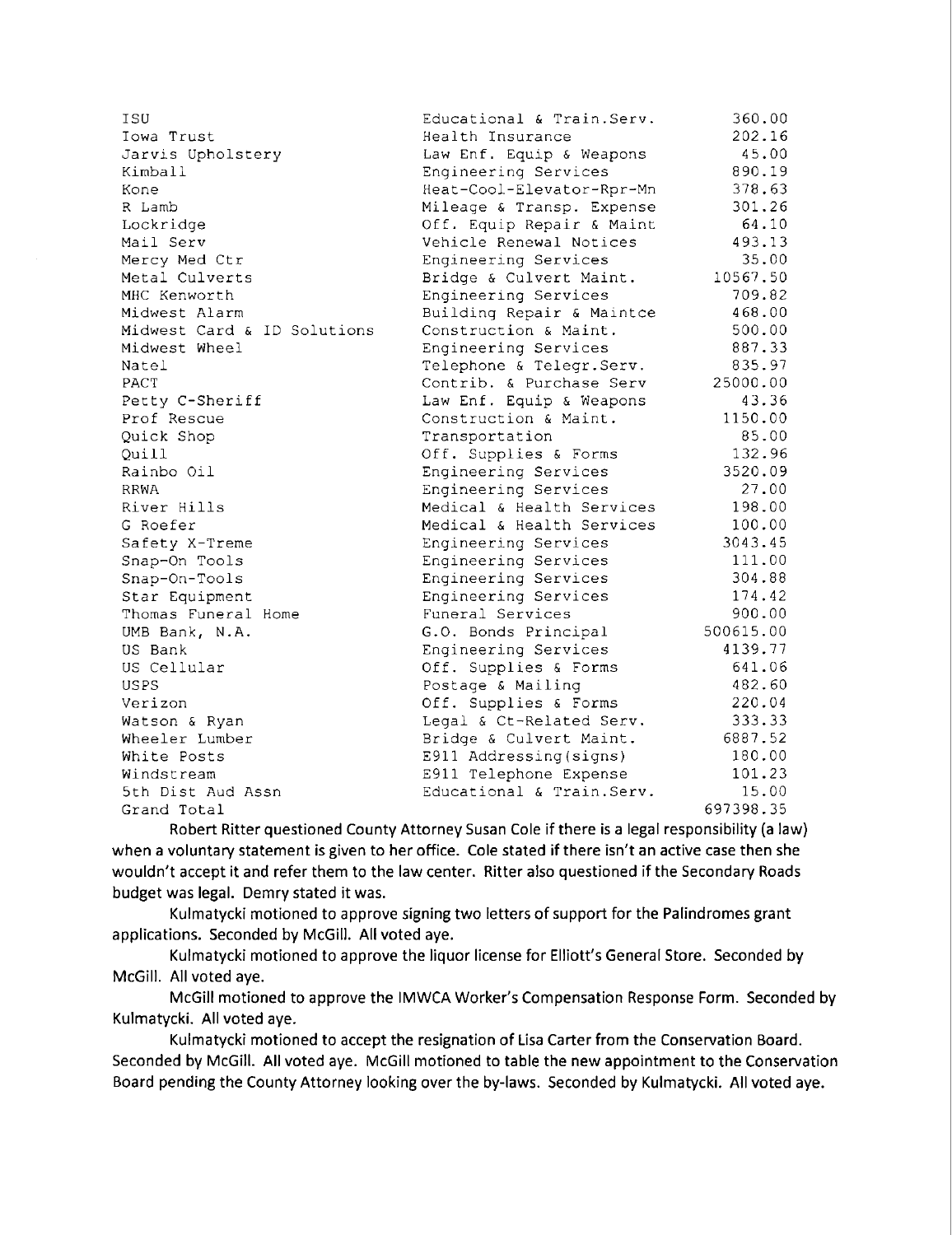Kulmatycki motioned to accept the preliminary plat for Lazy Days Subdivision. Seconded by McGill. All voted aye.

McGill motioned to set the public hearing for the FY2022 County Budget Amendment for 5/16/2022 at 9:10 AM. Seconded by Kulmatycki. All voted aye.

John Hansen was not present.

Kulmatycki motioned to approve the County Engineer Employment Contract for FY23. Seconded by McGiIl. All voted aye.

Kulmatycki motioned to approve the hiring of a summer intern for Secondary Roads. Seconded by McGill. All voted aye.

Skinner provided an update to the board. The railroad has signed the agreement for the Boyer Ridge Road Bridge and are responsible for scheduling the flagger. One is not available this week. Work is estimated to take two weeks. The T30 asphalt project by Exline has begun. It should take two weeks. The rock haul is 75-85% complete. They will be installing a concrete liner in a metal pipe near Sharon Bluffs. Crews continue to clean ditches and work on pipe replacements. Finally they are working on an inventory of speed zones. Ritter asked what the width of a rock road should be. Skinner stated depending on the road between 26-28 feet of road top and then shoulder. Ritter requested a copy of <sup>a</sup> map showing the roads that have been redone.

Public Comments: Ritter asked if Secondary Roads budget was part of the budget amendment. Demry stated it was part of the amendment and they are using their carryover fund balance.

McGill motioned to adjourn. Seconded by Kulmatycki. All voted aye.

The Board adjourned to meet the call of the Auditor at 9:27 AM.

Appanoose County Board of Supervisors

Attest:

Kelly Howard, Appanoose County Auditor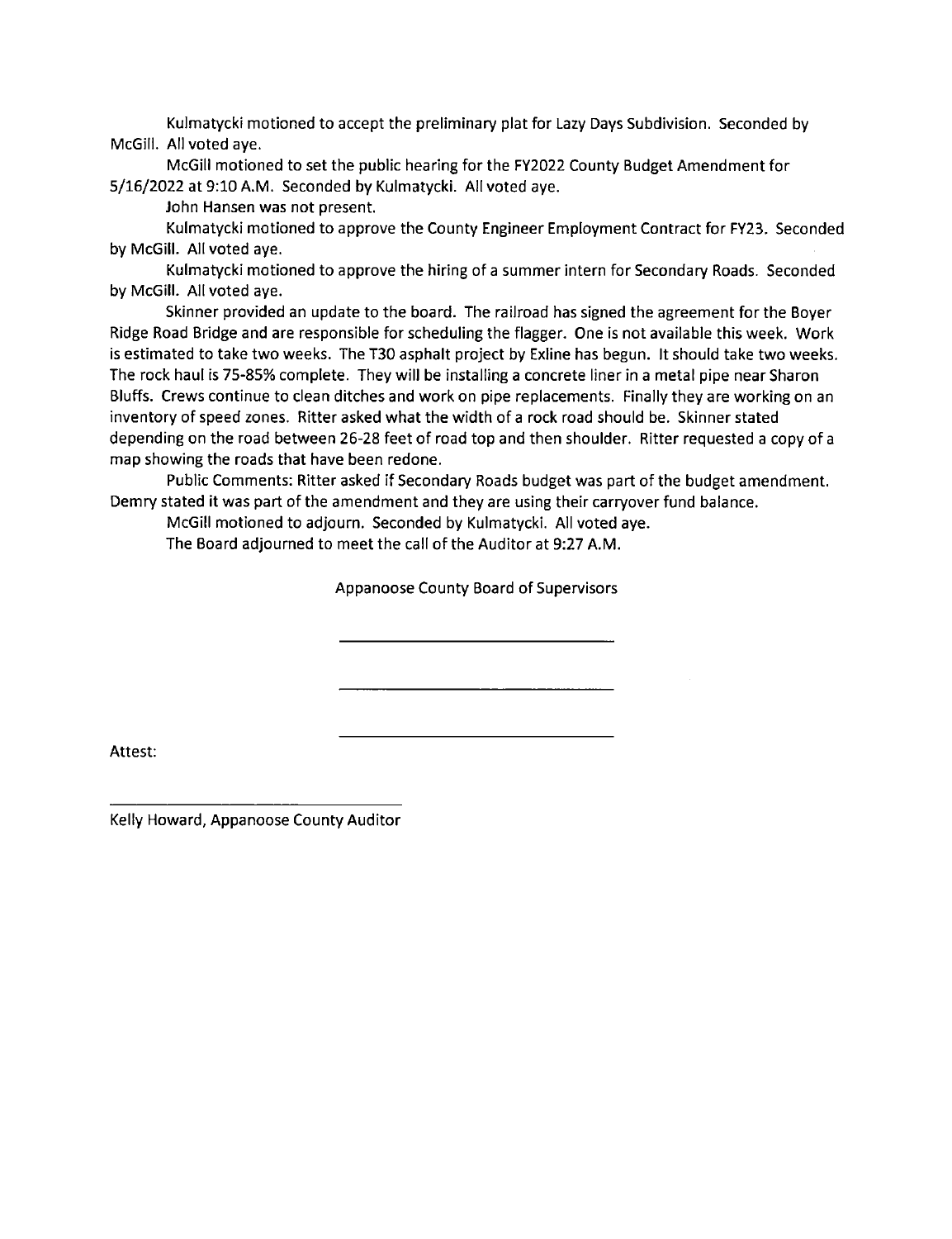Appanoose County Board of Supervisors met in special session May 9, 2022 at 8:30 PM. in the Boardroom of the Courthouse. Present: Linda Demry, Mark McGill, and Jeff Kulmatycki. Absen't: none.

McGill motioned to approve the agenda. Seconded by Kulmatycki. All voted aye.

Adam Steen, DAS Director and Kayla Lyon, Director of Iowa DNR were present to receive questions regarding the county possibly taking over Honey Creek. It's still in the preliminary stages of information gathering. They will be getting clarity on the following questions: can the county sell or lease; why was the resort losing money; more information on the restoration clause, the lease renewal with the Corps, the wastewater/lagoon, and land layout.

McGill motioned to adjourn. Seconded by Kulmatycki. All voted aye. The Board adjourned to meet at the call of the Auditor at 9:30 AM.

 $\mathcal{I}$ 

Appanoose County Board of Supervisors

Attest:

Kelly Howard, Appanoose County Auditor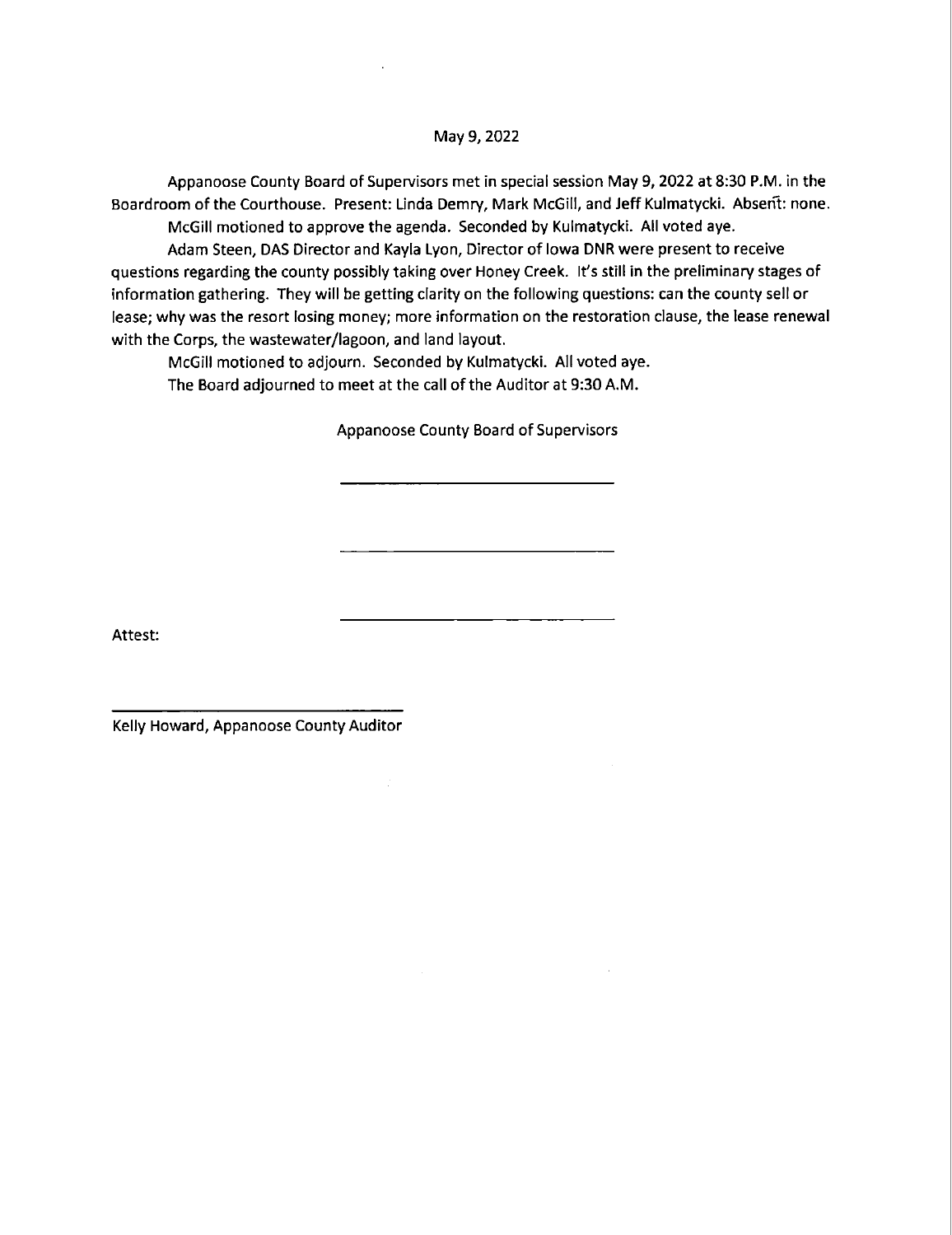## DISTRICT COURT OF APPANOOSE COUNTY

## REPORT OF FEES COLLECTED

## \*\*\*PRISONER ROOM AND BOARD\*\*\*

To the Board of Supervisors of Appanoose County:

|                       | 1, <i>Jeannie</i> Houser Clerk/Clerk's Designee of the District Court of the above<br>named County and State, do hereby certify that the following is a true and correct statement of the fees collected by the Clerk of Court for the month of <b>HPMI</b> 20 22, and<br>The same has been paid to the County as per receipt attached. |
|-----------------------|-----------------------------------------------------------------------------------------------------------------------------------------------------------------------------------------------------------------------------------------------------------------------------------------------------------------------------------------|
|                       | <b>COUNTY SHARE OF PRISONER ROOM &amp; BOARD</b>                                                                                                                                                                                                                                                                                        |
| 1000-1000-4440-05-302 | Total Prisoner Room & Board Reimbursement                                                                                                                                                                                                                                                                                               |

|                                                                   | 100% General Basic      |        |
|-------------------------------------------------------------------|-------------------------|--------|
| 29000-01000-4440-05-301                                           | 60% Transfer to Sheriff |        |
| Transfer authorized by Appanoose County Board of Supervisors this |                         | day of |

, 20 . Signed:

**Chairperson**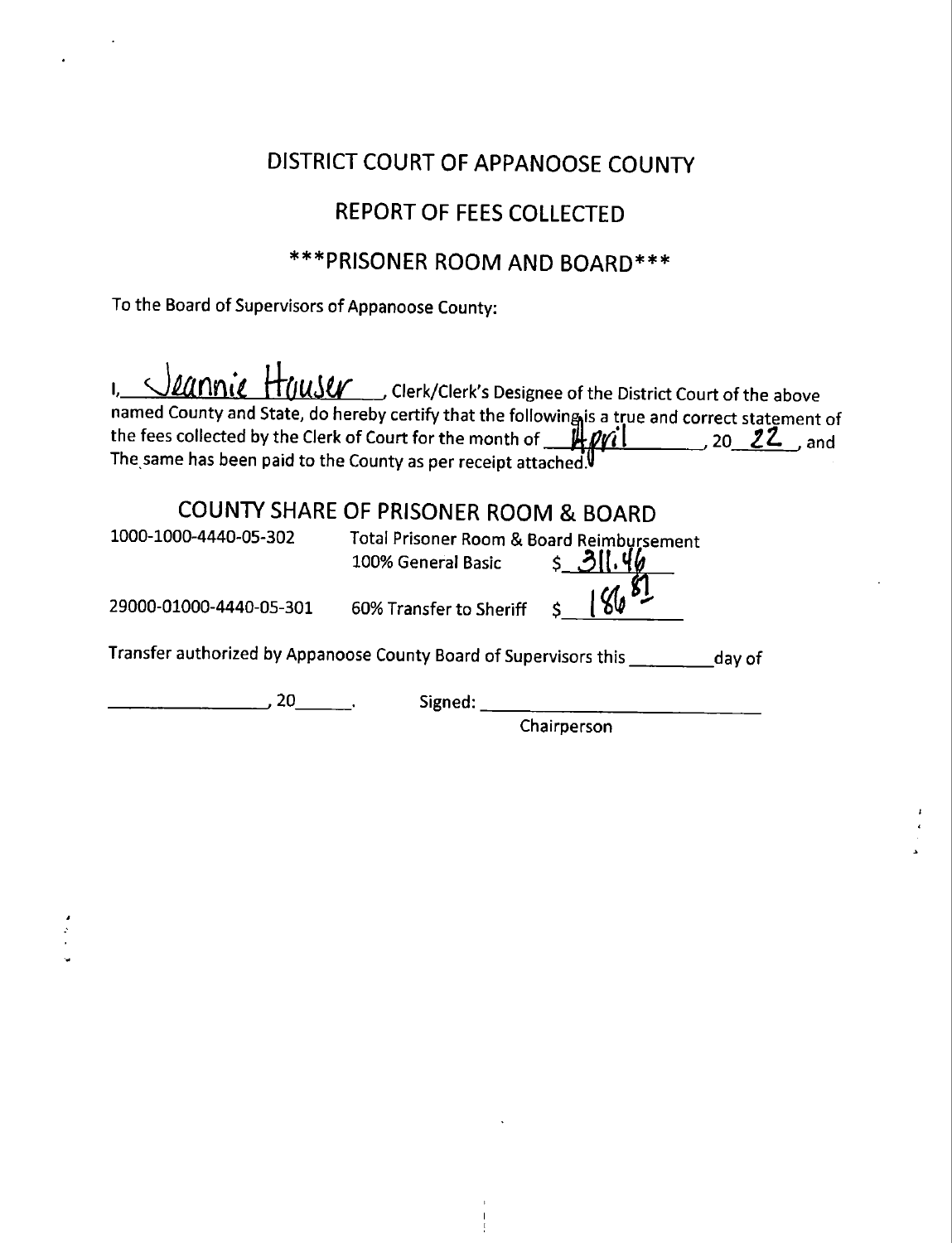| $5/11/22$ 12:53:08<br>Miscellaneous Receipt<br>Appanoose CountyTreasurer<br>05/11/2022                                                                    |             |                 |                          |                                         | 20883            |
|-----------------------------------------------------------------------------------------------------------------------------------------------------------|-------------|-----------------|--------------------------|-----------------------------------------|------------------|
| Received from Customer R                                                                                                                                  | 500         |                 | Appanoose County Sheriff | Receipt#                                |                  |
| Payment Method<br>Amount<br>2 Check                                                                                                                       | 311.46      | Check#<br>53406 |                          | Paid by<br>Appanoose Cty Clerk of Court |                  |
| #<br>Fund Function Rev Dept Prj Sub Post Earned<br>1 01000 3 01000<br>Prisoner Room & Board Reim.<br>40%-Gen. Basic<br>K311.46 - 100% General Basic<br>SB | 4440 05 302 |                 | $1$ 04/30/2022           |                                         | Amount<br>311.46 |
|                                                                                                                                                           |             |                 |                          | Total Amount                            | 311.46           |

 $\label{eq:2.1} \frac{1}{\sqrt{2}}\int_{\mathbb{R}^3}\frac{1}{\sqrt{2}}\left(\frac{1}{\sqrt{2}}\right)^2\frac{1}{\sqrt{2}}\left(\frac{1}{\sqrt{2}}\right)^2\frac{1}{\sqrt{2}}\left(\frac{1}{\sqrt{2}}\right)^2\frac{1}{\sqrt{2}}\left(\frac{1}{\sqrt{2}}\right)^2\frac{1}{\sqrt{2}}\left(\frac{1}{\sqrt{2}}\right)^2\frac{1}{\sqrt{2}}\frac{1}{\sqrt{2}}\frac{1}{\sqrt{2}}\frac{1}{\sqrt{2}}\frac{1}{\sqrt{2}}\frac{1}{\sqrt{2}}$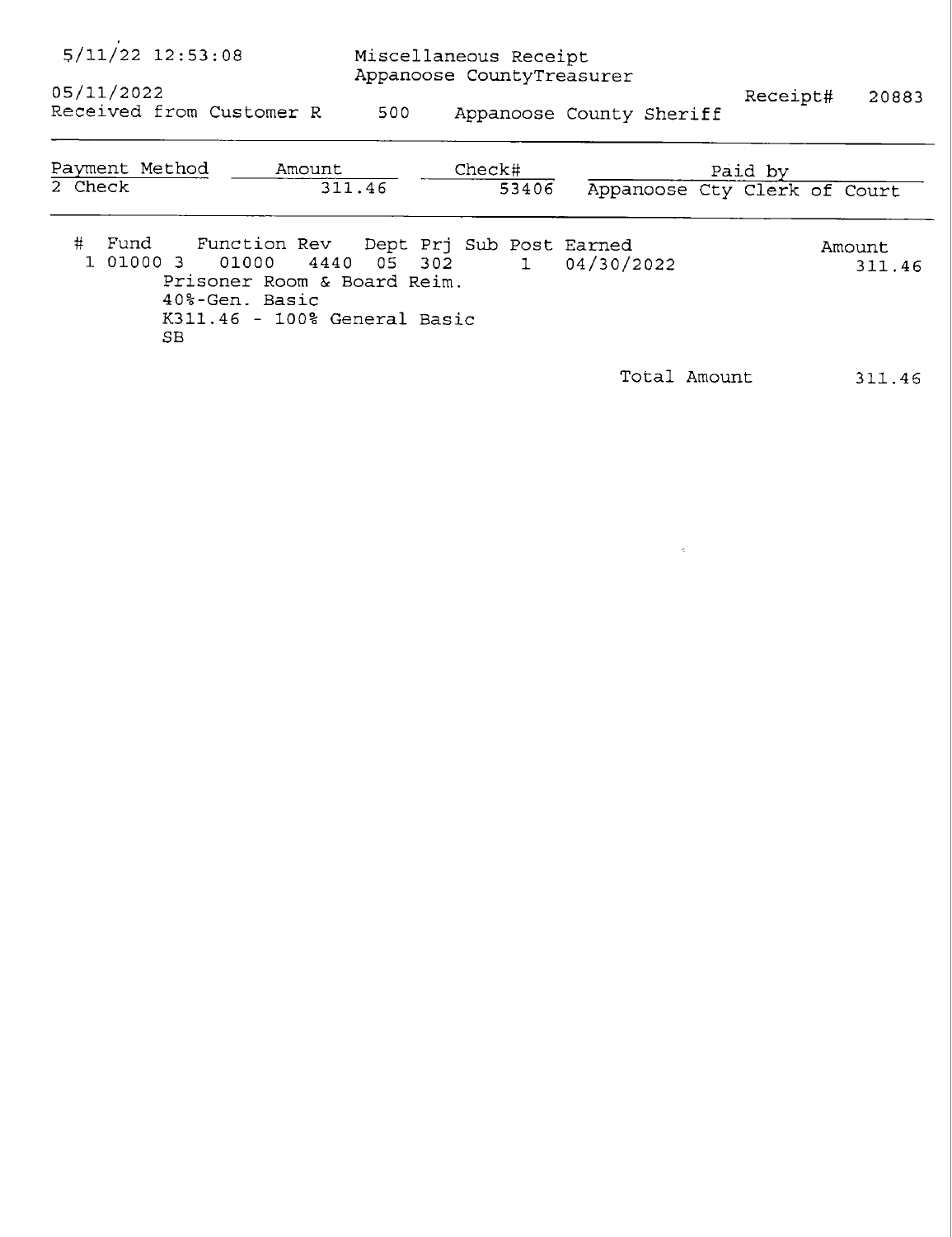### FY21/22 BUDGET AMENDMENT 5/16/2022

### Auditor — Fund 02

\$8,000: Adding additional election revenue and expense (due to countywide redistricting exp)

### $Secondary$  Roads  $-$  Fund 20

\$715,000: Adding expense from carryover fund balance for bridge materials, rock, sign materials and sign salary

### Veteran Affairs — Fund 01

\$400: Adding donation revenue and expense

### Conservation — Funds 01 & <sup>15</sup>

\$9,000: Adding grant revenue and expense \$40,000: Adding grant revenue and expense

### Public Health — Fund 01

\$40,000: Adding grant revenue and expense

### Administration — Funds 01

\$2,313: Adding Medical Examiner refund revenue and expense

### Total Revenue \$99,713

| 02000-08000-2571-02-400 |    | \$8,000  |
|-------------------------|----|----------|
| 01000-03000-8490-21-252 | S. | 400      |
| 01000-06000-8490-22     |    | \$9,000  |
| 15000-06100-2594-22     |    | \$40,000 |
| 01000-03000-5300-23-924 |    | \$40,000 |
| 01000-01000-2518-28     |    | \$2,313  |

### Total Expense \$814,713

| \$8,000                            |
|------------------------------------|
| \$280,000                          |
| \$400,000                          |
| \$15,000                           |
| \$20,000                           |
| \$ 400                             |
| \$9,000                            |
| \$40,000                           |
| 01000-03040-308-23-922-19 \$40,000 |
| \$2,313                            |
|                                    |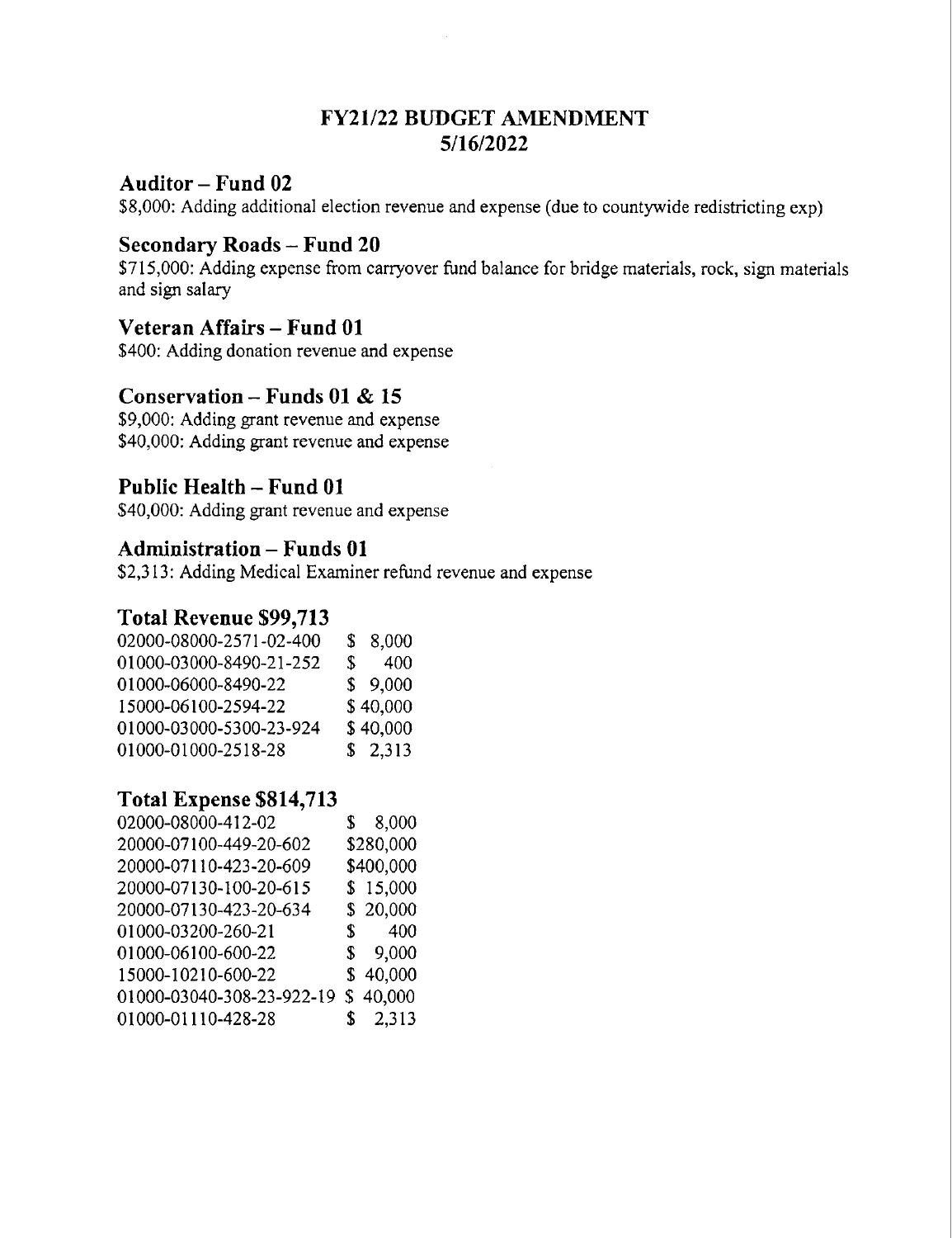### NOTICE OF PUBLIC HEARING - AMENDMENT OF CURRENT BUDGET APPANOOSE COUNTY Fisca! Year July 1 2021 - June 30, 2022

The APPANOOSE COUNTY will conduct a public hearing for the purpose of amending the current budget for fiscal year ending June 30. 2022

Meeting Date/Time: 5/16/2022 09:10 AM Contact: Kelly Howard Phone: (641) 856-6191 Meeting Location: Boardroom. 1st Floor Courthouse, 201 N 12th St. Centerville. IA 52544

There will be no increase in taxes. Any residents or taxpayers will be heard for or against the proposed amendment at the time and place specified above. A<br>detailed statement of additional receipts, cash balances on hand a

| annopated, will be direitable at the hoofil<br><b>REVENUES &amp; OTHER FINANCING SOURCES</b> |                | <b>Total Budget</b><br>as Certified<br>or Last Amended | Current<br>Amendment | <b>Total Budget After</b><br><b>Current Amendment</b> |
|----------------------------------------------------------------------------------------------|----------------|--------------------------------------------------------|----------------------|-------------------------------------------------------|
| Taxes Levied on Property                                                                     | 1              | 4,479,727                                              | 0                    | 4,479,727                                             |
| Less: Uncollected Delinquent Taxes - Levy Year                                               | $\overline{c}$ |                                                        | 0                    | 0                                                     |
| Less: Credits to Taxpayers                                                                   | 3              | 357.050                                                | 0                    | 357,050                                               |
| <b>Net Current Property Tax</b>                                                              | 4              | 4,122,677                                              | 0                    | 4,122,677                                             |
| Delinquent Property Tax Revenue                                                              | 5              | 0                                                      | 0                    | 0                                                     |
| Penalties, Interest & Costs on Taxes                                                         | 6              | 12.000                                                 | 0                    | 12,000                                                |
| Other County Taxes/TIF Tax Revenues                                                          | $\overline{7}$ | 1,368,480                                              | 0                    | 1,368,480                                             |
| Intergovernmental                                                                            | 8              | 3.920.142                                              | 50.313               | 3.970.455                                             |
| Licenses & Permits                                                                           | 9              | 4,150                                                  | o                    | 4.150                                                 |
| Charges for Service                                                                          | 10             | 357,150                                                | 40,000               | 397,150                                               |
| Use of Money & Property                                                                      | 11             | 50.775                                                 | $\Omega$             | 50,775                                                |
| Miscellaneous                                                                                | 12             | 86.188                                                 | 9,400                | 95.588                                                |
| Subtotal Revenue                                                                             | 13             | 9.921.562                                              | 99.713               | 10.021.275                                            |
| Other Financing Sources:                                                                     |                |                                                        |                      |                                                       |
| General Long-Term Debt Proceeds                                                              | 14             | 104.430                                                | 0                    | 104,430                                               |
| Operating Transfers In                                                                       | 15             | 913.054                                                | 0                    | 913,054                                               |
| Proceeds of Fixed Asset Sales                                                                | 16             | n                                                      | $\Omega$             |                                                       |
| Total Revenues & Other Sources                                                               | 17             | 10.939.046                                             | 99,713               | 11,038,759                                            |
| <b>EXPENDITURES &amp; OTHER FINANCING USES</b>                                               |                |                                                        |                      |                                                       |
| Operating:                                                                                   |                |                                                        |                      |                                                       |
| Public Safety and Legal Services                                                             | 18             | 3,012.853                                              | 2,313                | 3,015.166                                             |
| Physical Health and Social Services                                                          | 19             | 544,248                                                | 40,400               | 584,648                                               |
| Mental Health, ID & DD                                                                       | 20             | 624.242                                                | 0                    | 624.242                                               |
| County Environment & Education                                                               | 21             | 840,544                                                | 9.000                | 849,544                                               |
| Roads & Transportation                                                                       | 22             | 4.126.420                                              | 715,000              | 4,841,420                                             |
| Government Services to Residents                                                             | 23             | 620,127                                                | 8.000                | 628.127                                               |
| Administration                                                                               | 24             | 1.095,423                                              | 0                    | 1,095,423                                             |
| Nonprogram Current                                                                           | 25             | 0                                                      | 0                    |                                                       |
| Debt Service                                                                                 | 26             | 651,453                                                | 0                    | 651,453                                               |
| Capital Projects                                                                             | 27             | 7,555.830                                              | 40.000               | 7,595,830                                             |
| Subtotal Expenditures                                                                        | 28             | 19,071,140                                             | 814,713              | 19,885,853                                            |
| Other Financing Uses:                                                                        |                |                                                        |                      |                                                       |
| <b>Operating Tranfers Out</b>                                                                | 29             | 913,054                                                | $\bf{0}$             | 913,054                                               |
| Refunded Debt/Payments to Escrow                                                             | 30             | 0                                                      | 0                    |                                                       |
| Total Expenditures & Other Uses                                                              | 31             | 19.984.194                                             | 814,713              | 20.798.907                                            |
| <b>Excess of Revenues &amp; Other Sources</b><br>over (under) Expenditures & Other Uses      | 32             | $-9,045,148$                                           | $-715,000$           | $-9,760,148$                                          |
| Beginning Fund Balance - July 1, 2021                                                        | 33             | 15,102,297                                             | 0                    | 15,102,297                                            |
| Increase (Decrease) in Reserves (GAAP Budgeting)                                             | 34             | 0                                                      | 0                    |                                                       |
| Fund Balance - Nonspendable                                                                  | 35             | $\Omega$                                               | 0                    |                                                       |
| Fund Balance - Restricted                                                                    | 36             | 4,678.220                                              | $-715,000$           | 3,963,220                                             |
| Fund Balance - Committed                                                                     | 37             | 0                                                      | 0                    |                                                       |
| Fund Balance - Assigned                                                                      | 38             | Û                                                      | 0                    |                                                       |
| Fund Balance - Unassigned                                                                    | 39             | 1,378.929                                              | 0                    | 1,378.929                                             |
| Total Ending Fund Balance - June 30, 2022                                                    | 40             | 6,057,149                                              | $-715,000$           | 5,342,149                                             |
|                                                                                              |                |                                                        |                      |                                                       |

Explanation of Changes: Adding revenue and expense for election costs (\$8,000), VA contribution (\$400), medical examiner costs (\$2,313), Conservation<br>(\$49,000) and Public Health (\$40,000) grants, and Secondary Roads expens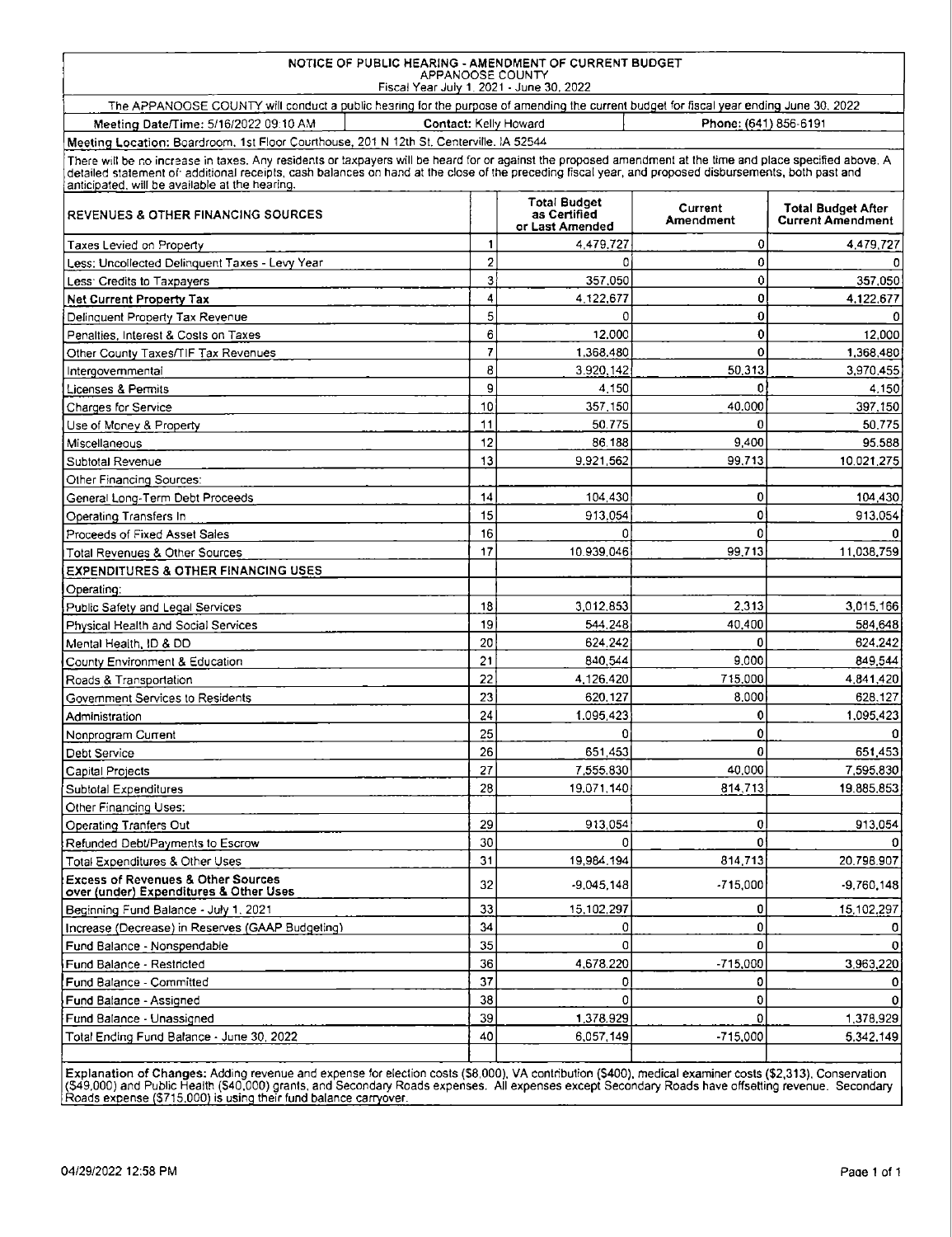### RESOLUTION NO 2022-11

#### APPROPRIATIONS AMENDMENT

WHEREAS, Resolution No 2021-25 dated June 21, 2021 set appropriations by department for Fiscal Year 2022, and

WHEREAS, the FY22 Budget was amended on December 20, 2021 with the following appropriations by department:

| Dept# & Name    | Amount    | Dept# & Name     | Amount   |
|-----------------|-----------|------------------|----------|
| 02-Auditor      | \$10,000  | 05-Sheriff       | \$33,907 |
| 22-Conservation | $S$ 7.400 | 23-Public Health | \$25,000 |
| 51-Courthouse   | \$9,591   | 99-Nondept       | \$89,130 |

NOW THEREFORE, BE IT RESOLVED, by the Board of Supervisors of Appanoose County, Iowa to amend department appropriations by the following amounts:

| Dept# & Name       | Amount   | Dept# & Name        | <u>Amount</u> |
|--------------------|----------|---------------------|---------------|
| 02-Auditor         | \$8,000  | 20-Secondary Roads  | \$715,000     |
| 21-Veteran Affairs | -400     | 22-Conservation     | \$49,000      |
| 23-Public Health   | \$40,000 | 28-Medical Examiner | $S$ 2.313     |

The above and foregoing resolution was adopted by the Board of Supervisors of Appanoose County, Iowa on May 16, 2022, the vote thereon being as follows:

AYES: NAYS:

Chairperson, Board of Supervisors

 $\overline{\phantom{0}}$ 

Attest:

Kelly Howard, Appanoose County Auditor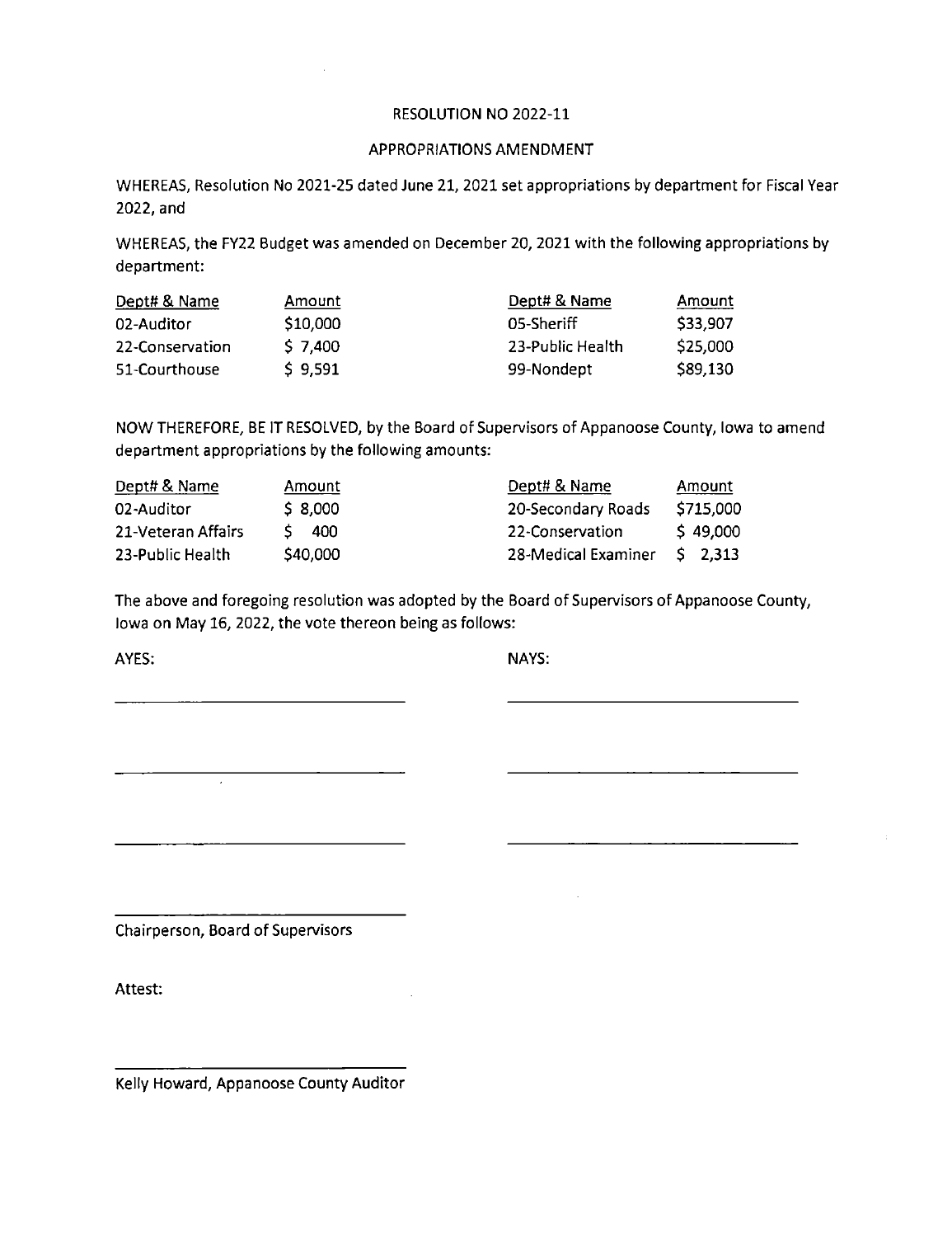

## State of Iowa

Alcoholic Beverages Division

## Applicant

| NAME OF LEGAL ENTITY                        | NAME OF BUSINESS(DBA)         |                          | <b>BUSINESS</b>        |                     |              |
|---------------------------------------------|-------------------------------|--------------------------|------------------------|---------------------|--------------|
| DNC Parks & Resorts at Honey<br>Creek, Inc. | Honey Creek Resort State Park |                          | (641) 724-1401         |                     |              |
| ADDRESS OF PREMISES<br>12633 Resort Drive   | PREMISES SUITE/APT NUMBER     |                          | <b>CITY</b><br>Moravia | COUNTY<br>Appanoose | ZIP<br>52571 |
| <b>MAILING ADDRESS</b><br>250 Delaware Ave  | <b>CITY</b><br><b>Buffalo</b> | <b>STATE</b><br>New York |                        | <b>ZIP</b><br>14202 |              |

 $\bar{z}$ 

## Contact Person

| <b>NAME</b>   | <b>PHONE</b>   | EMAIL                      |
|---------------|----------------|----------------------------|
| Beth Salansky | (716) 858-5162 | bsalansk@delawarenorth.com |

## License Information

| LICENSE NUMBER                           | LICENSE/PERMIT TYPE                       | <b>TERM</b>                 | <b>STATUS</b>                      |
|------------------------------------------|-------------------------------------------|-----------------------------|------------------------------------|
| LC0042569                                | Class C Liquor License                    | 12 Month                    | Submitted<br>to Local<br>Authority |
| TENTATIVE EFFECTIVE DATE<br>June 1, 2022 | TENTATIVE EXPIRATION DATE<br>May 31, 2023 | <b>LAST DAY OF BUSINESS</b> |                                    |
| SUB-PERMITS                              |                                           |                             |                                    |

Class C Liquor License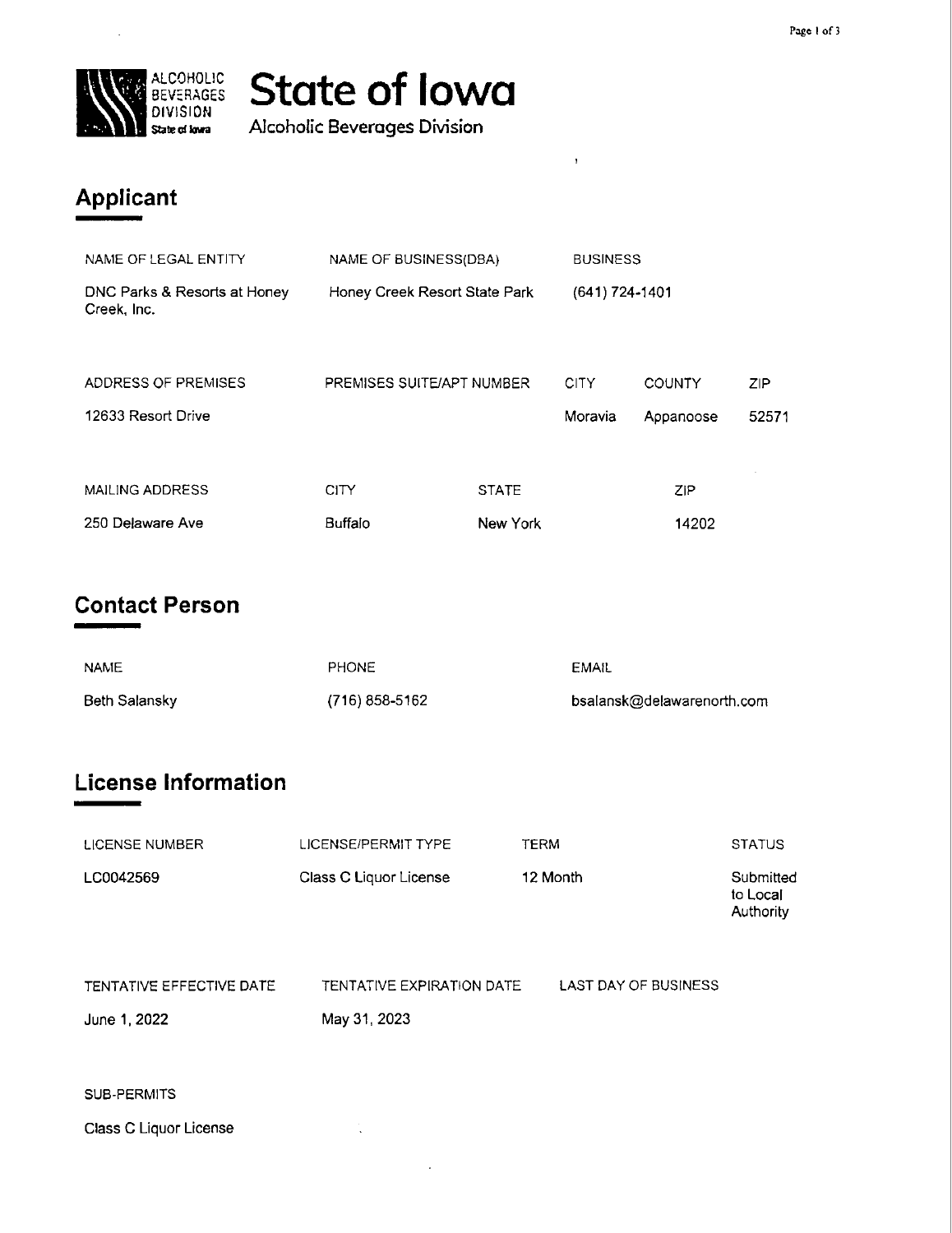

## **RALCOHOLIC** State of Iowa

Alcoholic Beverages Division

#### PRIVILEGES

Living Quarters, Outdoor Service. Sunday Service

## Status of Business

BUSINESS TYPE

Privately Held Corporation

## Ownership

### - Individual Owners

| <b>NAME</b>                                                 | <b>CITY</b>     | <b>STATE</b>  | <b>ZIP</b> | <b>POSITION</b>                                                     | % OF<br><b>OWNERSHIP</b> | <b>U.S.</b><br><b>CITIZEN</b> |
|-------------------------------------------------------------|-----------------|---------------|------------|---------------------------------------------------------------------|--------------------------|-------------------------------|
| Delaware North<br><b>Companies Parks</b><br>& Resorts, Inc. | <b>Buffalo</b>  | New York      | 14202      | stockholder                                                         | 100,00                   | Yes                           |
| James Houser                                                | Orchard<br>Park | New York      | 14127      | Director                                                            | 0.00                     | Yes                           |
| Scott Socha                                                 | South<br>Wales  | New York      | 14139      | President &<br>Director                                             | 0.00                     | Yes                           |
| Janice Trybus                                               | <b>Boston</b>   | Massachusetts | 02116      | Secretary                                                           | 0.00                     | Yes                           |
| Christopher<br>Feeney                                       | Clarence        | New York      | 14031      | Director                                                            | 0.00                     | Yes.                          |
| Aaron Short                                                 | <b>Buffalo</b>  | New York      | 14222      | <b>VICE</b><br>PRESIDENT-<br><b>FINANCE AND</b><br><b>TREASURER</b> | 0.00                     | Yes                           |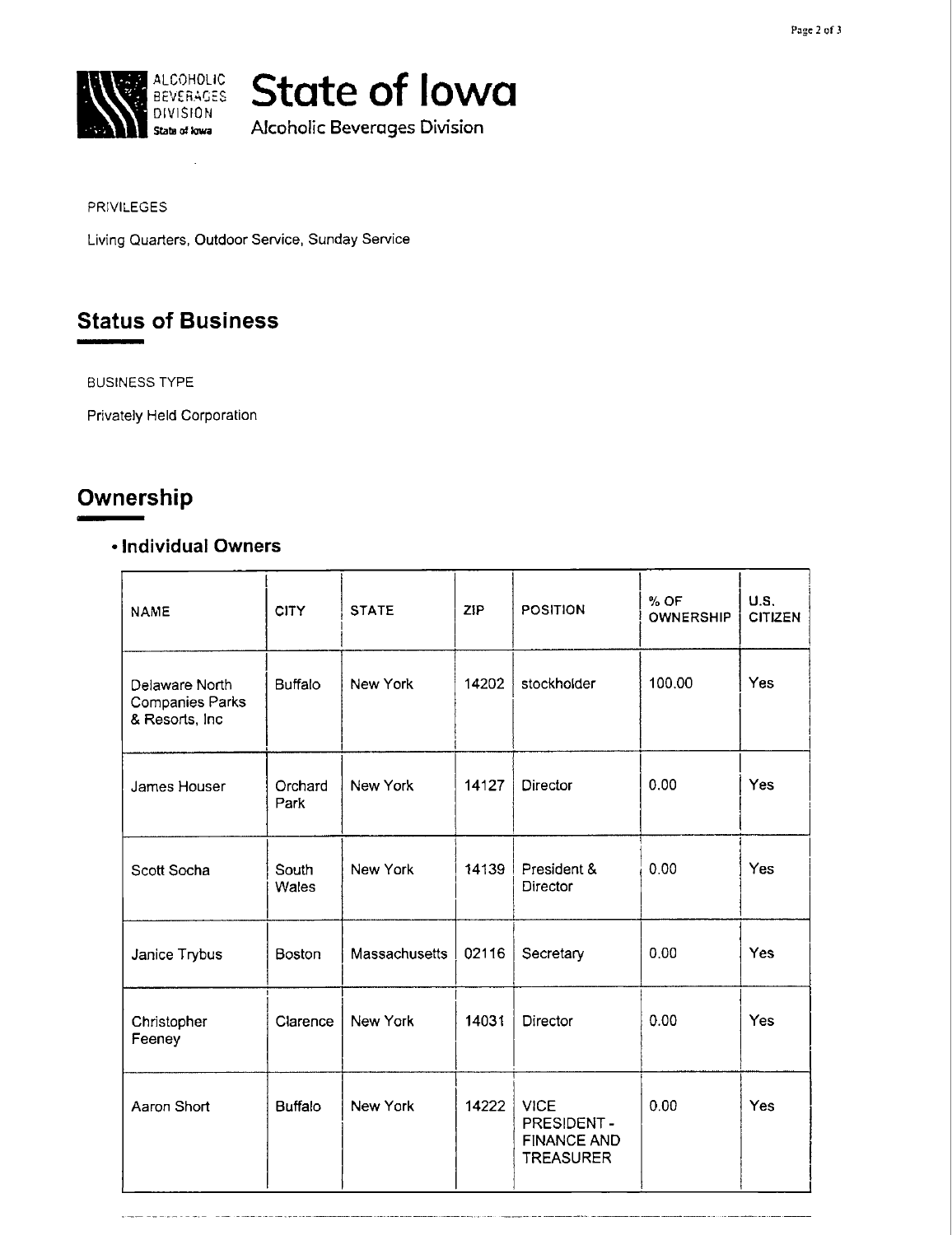

## **RELALCOHOLIC** State of lowa

 $\blacksquare$  state at lowa  $\blacksquare$  Alcoholic Beverages Division

| <b>Beth Salansky</b> | Moravia | lowa | 52571 |  | ______ |  |
|----------------------|---------|------|-------|--|--------|--|
|                      |         |      |       |  |        |  |

## Insurance Company Information

| <b>INSURANCE COMPANY</b>                                  | POLICY EFFECTIVE DATE             | POLICY EXPIRATION DATE                    |
|-----------------------------------------------------------|-----------------------------------|-------------------------------------------|
| National Union Fire Insurance<br>Company of Pittsburg, PA | June 1, 2022                      | June 1, 2023                              |
| DRAM CANCEL DATE                                          | OUTDOOR SERVICE EFFECTIVE<br>DATE | <b>OUTDOOR SERVICE EXPIRATION</b><br>DATE |
| <b>BOND EFFECTIVE DATE</b>                                | TEMP TRANSFER EFFECTIVE<br>DATE   | TEMP TRANSFER EXPIRATION<br>DATE          |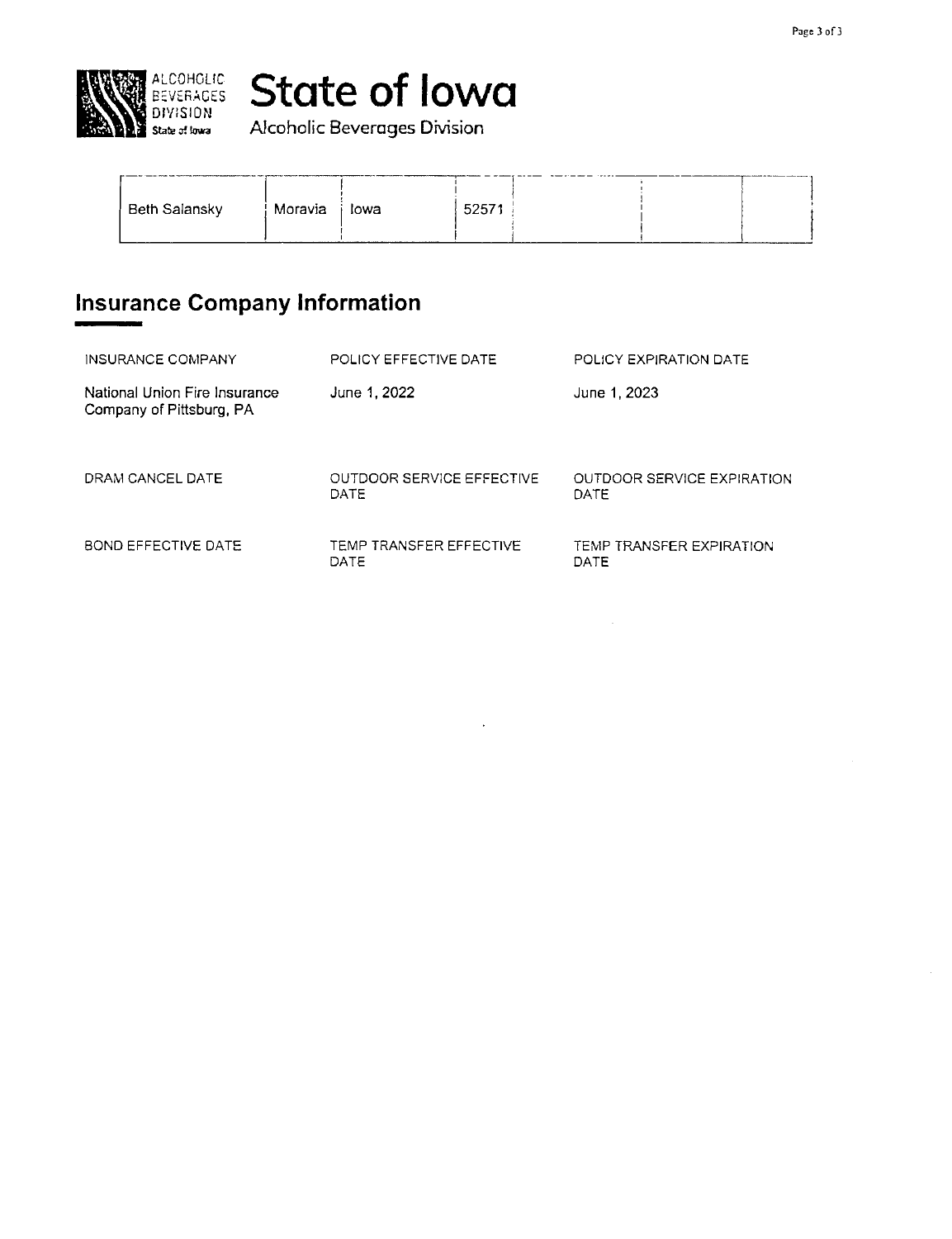

## ALCOHOLIC State of Iowa

Alcoholic Beverages Division

## Applicant

| NAME OF LEGAL ENTITY                          | NAME OF BUSINESS(DBA)              |              | <b>BUSINESS</b> |               |       |
|-----------------------------------------------|------------------------------------|--------------|-----------------|---------------|-------|
| DNC Parks & Resorts at Honey<br>Creek, Inc.   | Honey Creek Resort State Park<br>٠ |              | (641) 724-1401  |               |       |
| ADDRESS OF PREMISES                           | PREMISES SUITE/APT NUMBER          |              | <b>CITY</b>     | <b>COUNTY</b> | ZIP.  |
| 12633 Resort Drive Gift Shop                  |                                    |              | Moravia         | Appanoose     | 52571 |
|                                               |                                    |              |                 |               |       |
| MAILING ADDRESS                               | CITY                               | <b>STATE</b> |                 | ZIP           |       |
| 250 Delaware Ave Attn:<br>Licensing, 12th Fl. | <b>Buffalo</b>                     | New York     |                 | 14202         |       |

## Contact Person

| <b>NAME</b>   | <b>PHONE</b>   | EMAIL                      |
|---------------|----------------|----------------------------|
| Beth Salansky | (716) 858-5162 | bsalansk@delawarenorth.com |

## License Information

| LICENSE NUMBER           | LICENSE/PERMIT TYPE       | TERM                 | <b>STATUS</b>                      |
|--------------------------|---------------------------|----------------------|------------------------------------|
| LE0002730                | Class E Liquor License    | 12 Month             | Submitted<br>to Local<br>Authority |
| TENTATIVE EFFECTIVE DATE | TENTATIVE EXPIRATION DATE | LAST DAY OF BUSINESS |                                    |

June 1, 2022

May 31, 2023

SUB-PERMITS

Class E Liquor License, Class C Beer Permit, Class B Wine Permit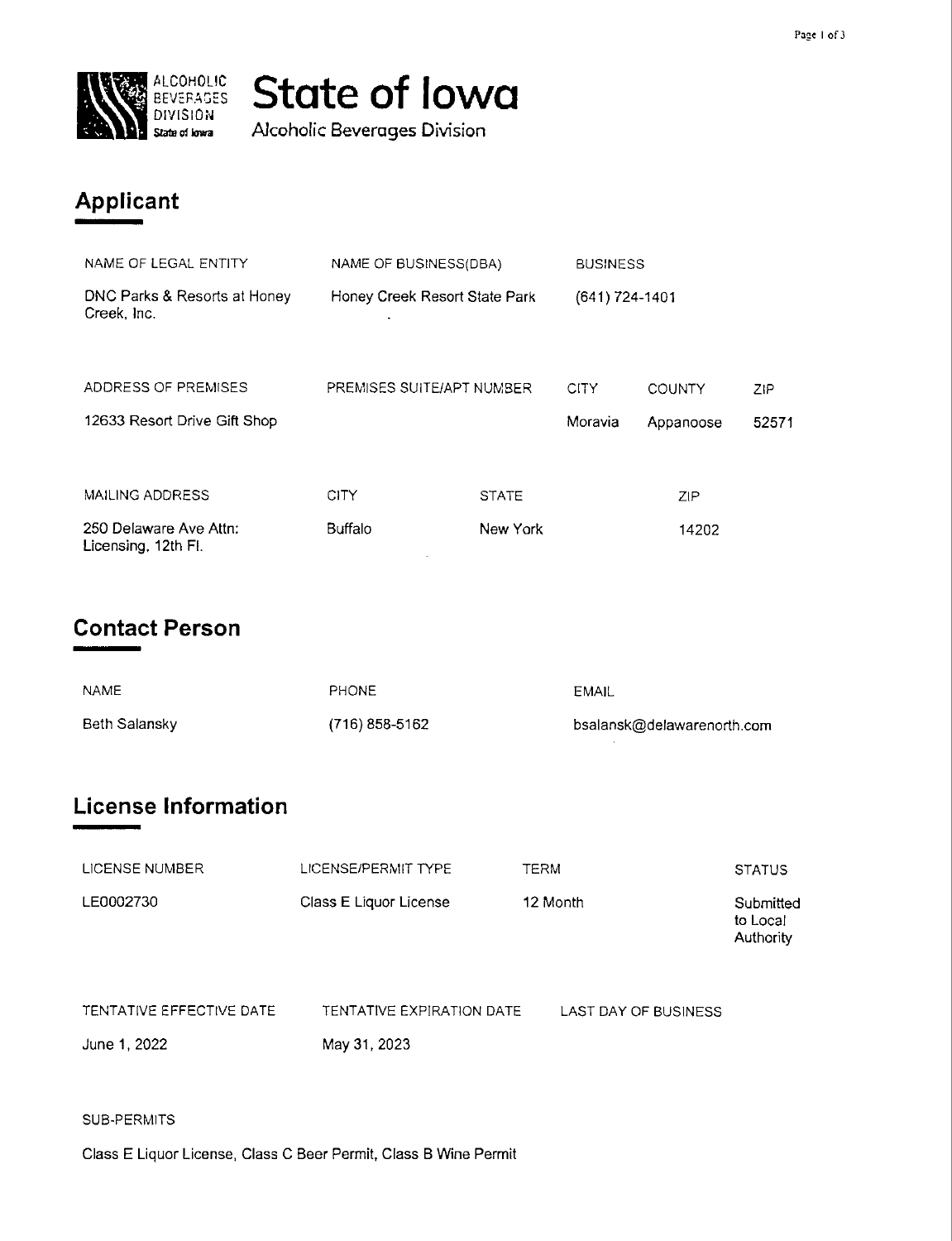

## **ELEVERAGES** State of Iowa

Alcoholic Beverages Division

PRIVILEGES

Sunday Service

## Status of Business

BUSINESS TYPE

Privately Held Corporation

## Ownership

### . Individual Owners

| <b>NAME</b>                                                 | <b>CITY</b>     | <b>STATE</b>  | <b>ZIP</b> | <b>POSITION</b>                                                      | % OF<br><b>OWNERSHIP</b> | <b>U.S.</b><br><b>CITIZEN</b> |
|-------------------------------------------------------------|-----------------|---------------|------------|----------------------------------------------------------------------|--------------------------|-------------------------------|
| Delaware North<br><b>Companies Parks</b><br>& Resorts, Inc. | <b>Buffalo</b>  | New York      | 14202      | stockholder                                                          | 100.00                   | Yes                           |
| James Houser                                                | Orchard<br>Park | New York      | 14127      | Director                                                             | 0.00                     | <b>Yes</b>                    |
| Scott Socha                                                 | South<br>Wales  | New York      | 14139      | President &<br>Director                                              | 0.00                     | Yes                           |
| Janice Trybus                                               | <b>Boston</b>   | Massachusetts | 02116      | Secretary                                                            | 0.00                     | Yes                           |
| Christopher<br>Feeney                                       | Clarence        | New York      | 14031      | Director                                                             | 0.00                     | Yes                           |
| Aaron Short                                                 | <b>Buffalo</b>  | New York      | 14222      | <b>VICE</b><br>PRESIDENT -<br><b>FINANCE AND</b><br><b>TREASURER</b> | 0.00                     | Yes                           |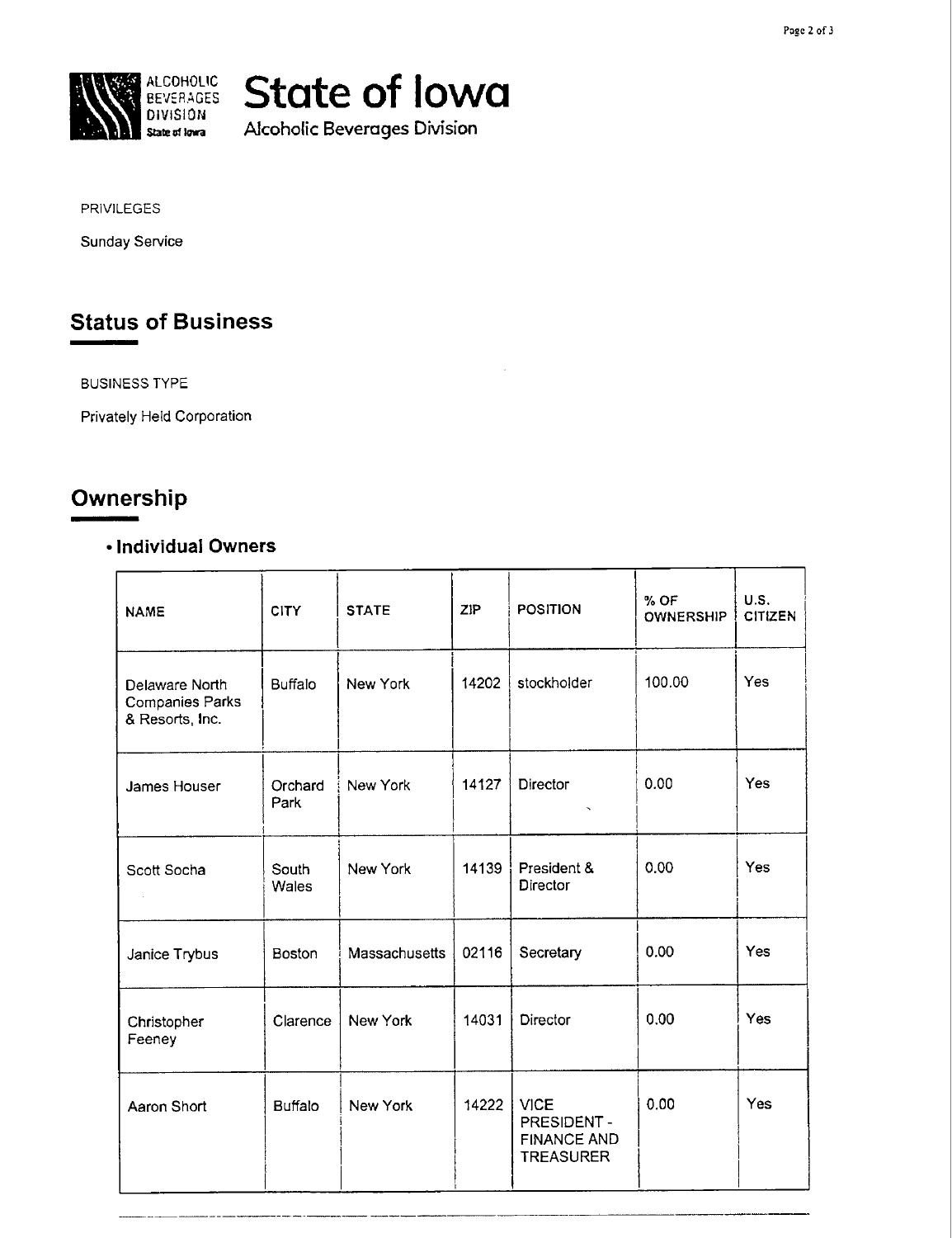

# ALCOHOLIC **State of Iowa**

| <b>Beth Salansky</b> | Moravia | ⊟owa | 5257 |  |  |
|----------------------|---------|------|------|--|--|

## Insurance Company Information

 $\mathbf{r}$ 

| INSURANCE COMPANY   | POLICY EFFECTIVE DATE                    | POLICY EXPIRATION DATE             |
|---------------------|------------------------------------------|------------------------------------|
| DRAM CANCEL DATE    | OUTDOOR SERVICE EFFECTIVE<br><b>DATE</b> | OUTDOOR SERVICE EXPIRATION<br>DATE |
| BOND EFFECTIVE DATE | TEMP TRANSFER EFFECTIVE<br>DATE          | TEMP TRANSFER EXPIRATION<br>DATE.  |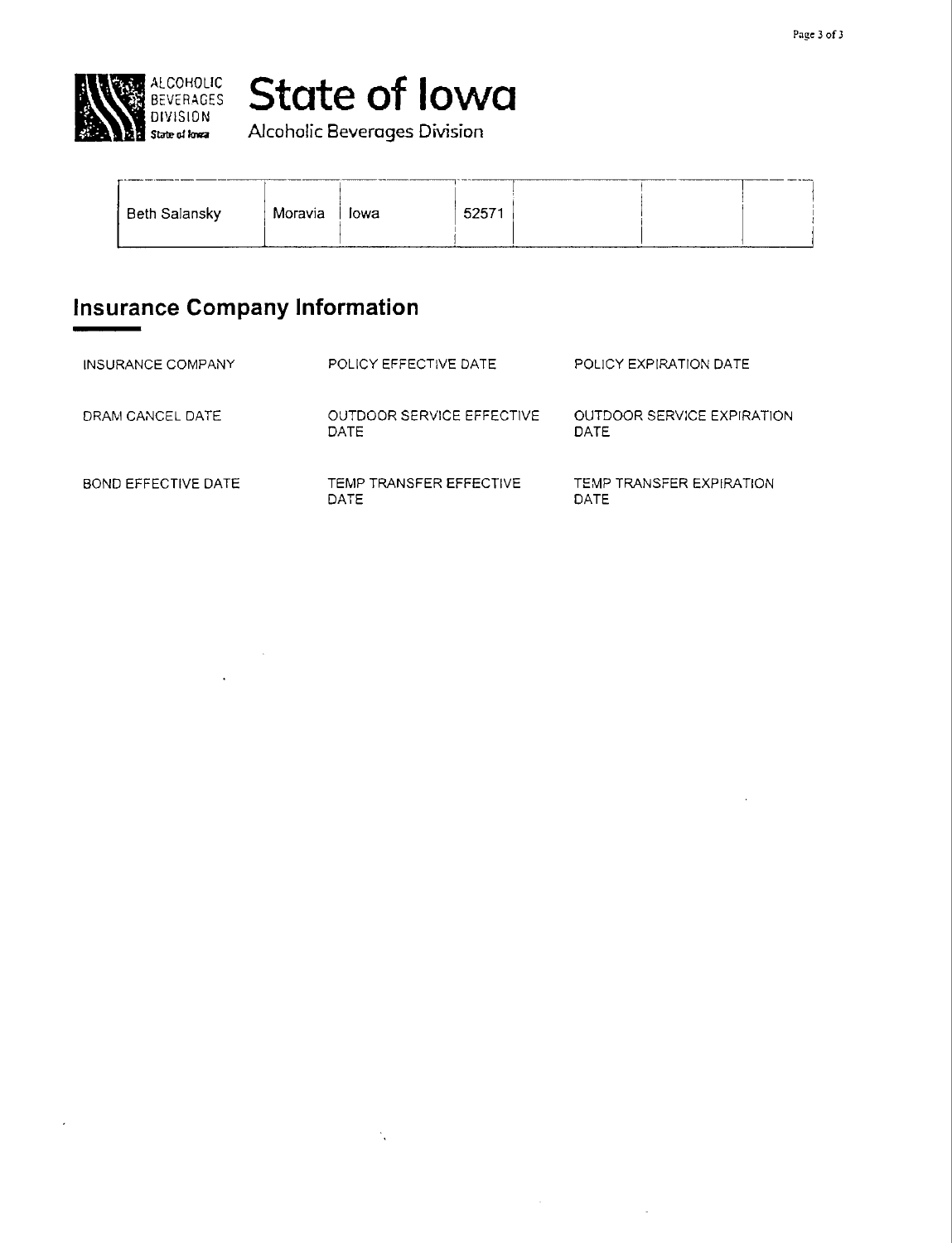### CONFLICT OF INTEREST POLICY

### PURPOSE

The Purpose of this Code of Conduct is to ensure the efficient, fair, and professional administration of federal grant funds in compliance with 2 CFR; Part 200.112; 24 CRR, and other applicable federal and state standards, regulations, and laws.

### APPLICATION

This Code of Conduct applies to all officers, employees, or agents of Appanoose County engaged in the award or administration of contracts supported by federal grant funds.

### REQUIREMENTS

No officer, employee, or agent of Appanoose County shall participate in the selection, award, or administration of a contract supported by federal grant funds, if a conflict of interest, rea or apparent, would be involved. Such a conflict would arise when:

- a. The employee, officer, or agent;
- b. Any member of his/her immediate family;
- c. His/her partner; or
- d. An organization which employs, or is about to employ any ofthe above;

has a financial or other interest in the firm selected for award.

Appanoose County officers, employees, or agents shall neither solicit nor accept gratuities, favors, or anything of monetary value from contractors, potential contractors, or subcontractors.

#### REMEDIES

To the extent permitted by federal, state, or local laws or regulations, violation of these standards may cause penalties, sanctions, or other disciplinary actions to be taken against Appanoose County's officers, employees, or agents.

PASSED AND ADOPTED THIS 16'h day of May, 2022 Appanoose County Board of Supervisors

Linda Demry, Chairperson

Mark McGill, Member

Jeff Kulmatycki, Member

ATTEST:

Kelly Howard, County Auditor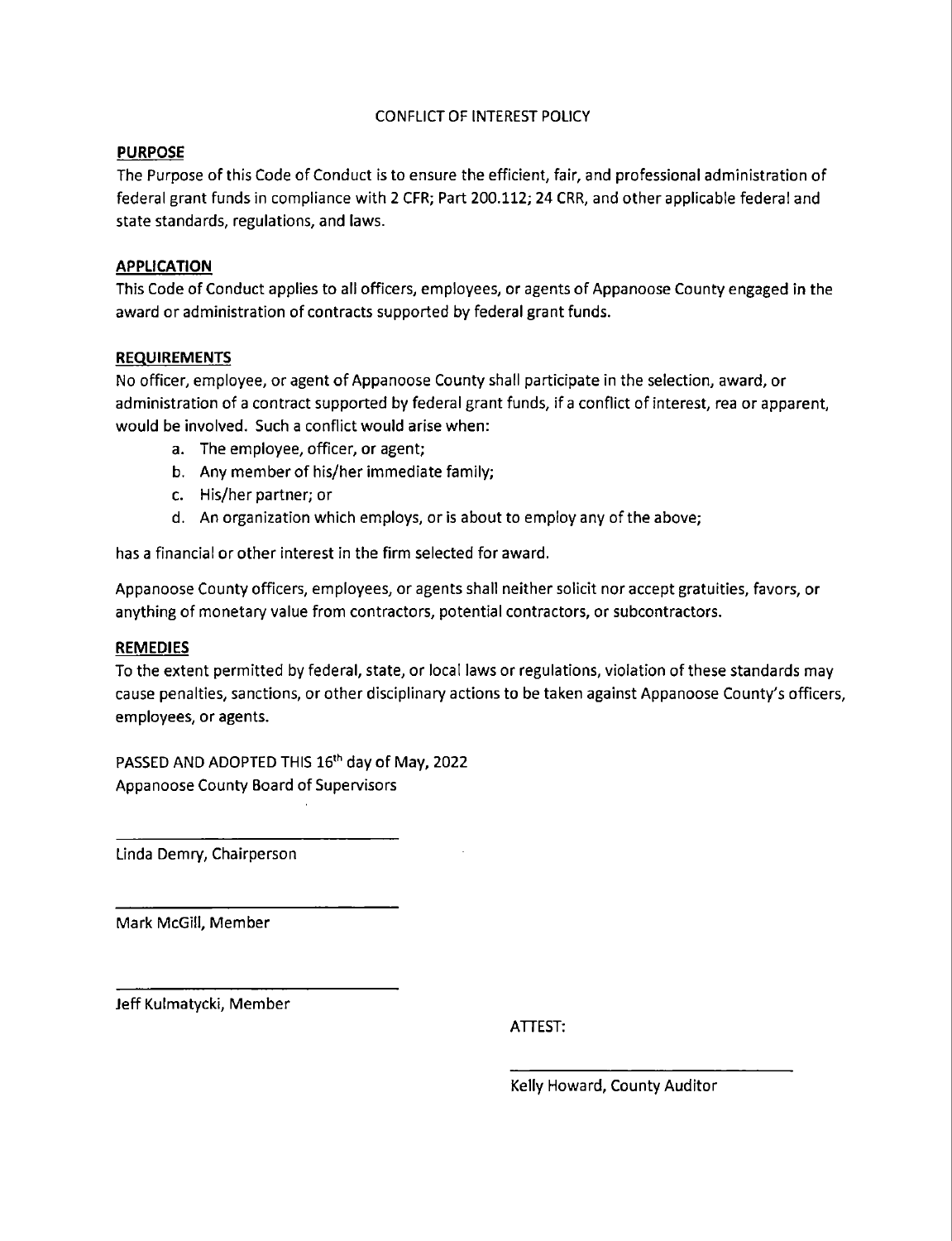### REPORTING POLICY

### PURPOSE

The purpose of this Reporting Policy is to ensure that Appanoose County complies with Code of Federal Regulations, 2 CFR, Section 200.113 that requires reporting of violations of federal criminal law involving fraud, bribery, or gratuity potentially affecting a federal grant.

### POLICY

Appanoose County departments and/or employees are required to disclose, in writing and in a timely manner, all violations of federal criminal law involving fraud, bribery, or gratuity potentially affecting <sup>a</sup> federal award. This requirement applies to violations involving Appanoose County, its employees, and any sub-recipients of a federal grant.

If an Appanoose County department or employee learns of a violation of federal criminal law involving fraud, bribery, or gratuity potentially affecting a federal grant, the department or employee must report the violation to the Appanoose County Auditor (designated Appanoose County contact). Reportable violations include not only those violations concerning Appanoose County or its employees, but also include violations relating to sub—recipients of award monies.

The Appanoose County Auditor is responsible for reporting the violation to the relevant federal agency in writing and in a timely manner.

PASSED AND ADOPTED, THIS 16'h day of May, 2022

Appanoose County Board\_of Supervisors

Linda Demry, Chairperson

Mark McGill, Member

Jeff Kulmatycki, Member

ATTEST:

Kelly Howard, County Auditor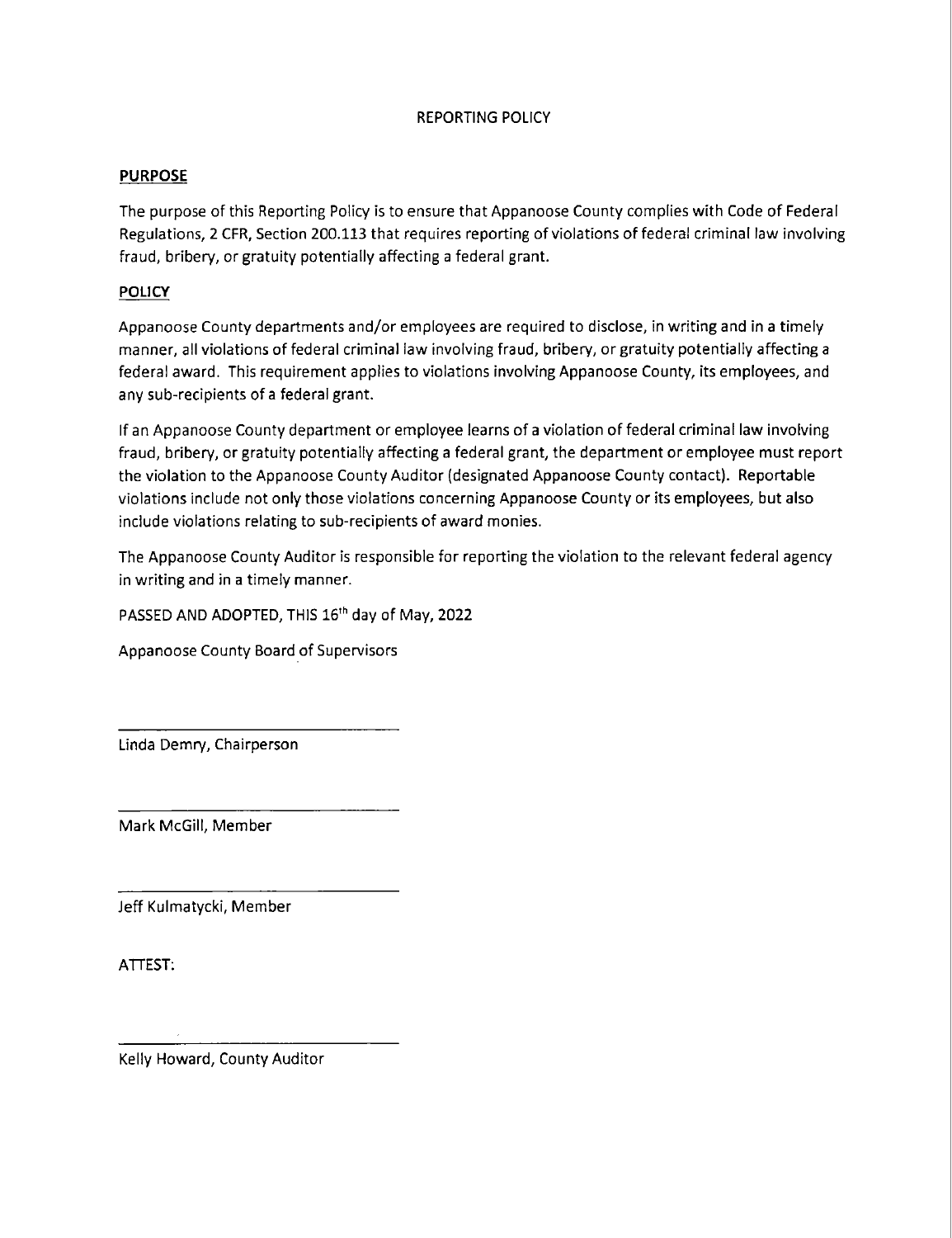## Tax Sale No. #10695

To the Board of Supervisors, Appanoose. County, Iowa.

We, the undersigned, president and members of the School Board of the School District of<br>m (Township) of  $C\cap C$   $\cup$  i  $\cup$ Town (Township) of  $C$  and  $C$  if  $C$  if  $C$  is the follow-<br>Iowa, recommend that the following described property:

Orig town e 20' of w 40' Lot 1 BKI<br>Rgc 5 - 218 E Jackson <u>Rgc 5</u>  $01004770000$ 

be sold to  $\Delta$ rad  $\Delta$ nannan for  $\mathcal{5}\infty$ .  $\infty$  Plus current year taxes, in

order that it will again be under taxation.

 $\bullet$ 

This contract void unless taken within 30 days from date given below.

Witness our hand this day of \_\_\_\_\_\_\_\_ '  $\cdots$  19

 $\overline{\phantom{a}}$  President

200022

-